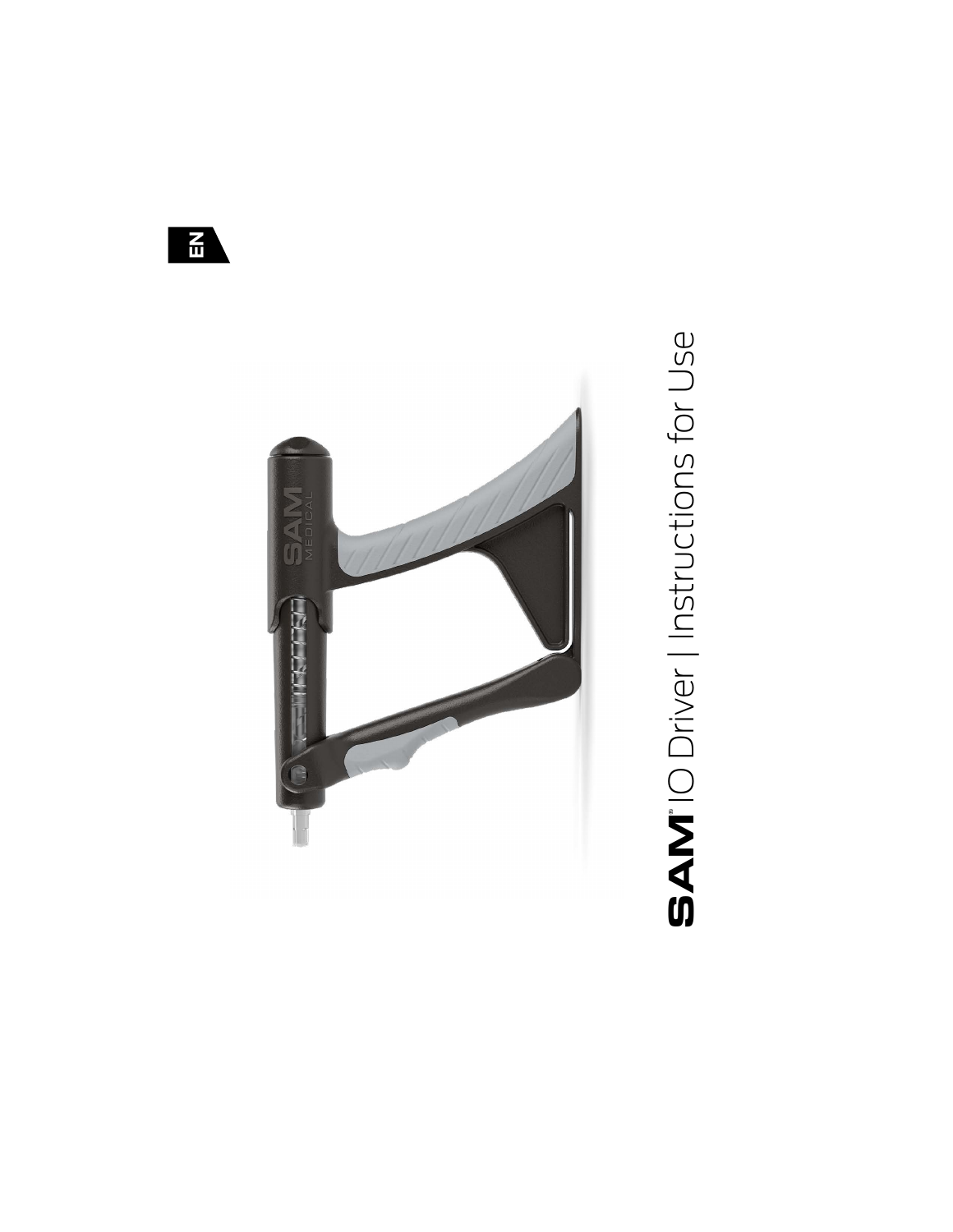### PRODUCT INFORMATION

#### **DESCRIPTION:**

The SAM IO Intraosseous Access System utilizes a manually operated driver handle. The driver functions by continuously actuating (repeatedly compressing) the trigger assembly. Repeated, full trigger actuation creates rotational spin with a passive ratcheting mechanism designed to place the SAM IO needle assembly.

### PRODUCT INFORMATION:

- · Driver part number: IO700-EN
- Applied Parts: SAM IO Intraosseous Access needles; 15 mm, 25 mm, 45mm

### SAFETY INFORMATION:

- · Indications, contraindications, warnings, precautions, and other safety information are contained in the Instructions for Use for the SAM IO Intraosseous Access System.
	- Please consult the Instructions for Use for the SAM IO Intraosseous Access System before applying. If there are questions, immediately contact your local SAM Medical sales representative.
		- . Additional product information can be found at sammedical.com

### IMPORTANT INFORMATION FOR USERS:

- For SAM IO Intraosseous Access System products to perform properly, the following conditions are recommended.
	- · Use this product only in accordance with this manual and applicable product labeling.
		- · Adjustments, modifications, technical maintenance or repairs are not allowed.
- · Do not connect this product or its components to products not recommended by SAM Medical.
- $\bullet$  Visually inspect driver for deficiencies before use. If driver is soiled, discard or clean according to the method below:
	- Maintain personal protective equipment precautions.
- Wipe exterior surfaces of the SAM IO driver with soft, clean moistened cloth.
- Use a soft bristled brush dampened with a 1% Alconox solution to remove visible soil. Clean all surfaces that make contact with the hand during use, with particular attention paid to the rubberized grip on the front of the driver.
	- Rinse the IO driver under running tap water, but do not rinse the driver's internal components.
		- Dry driver with a soft, clean cloth.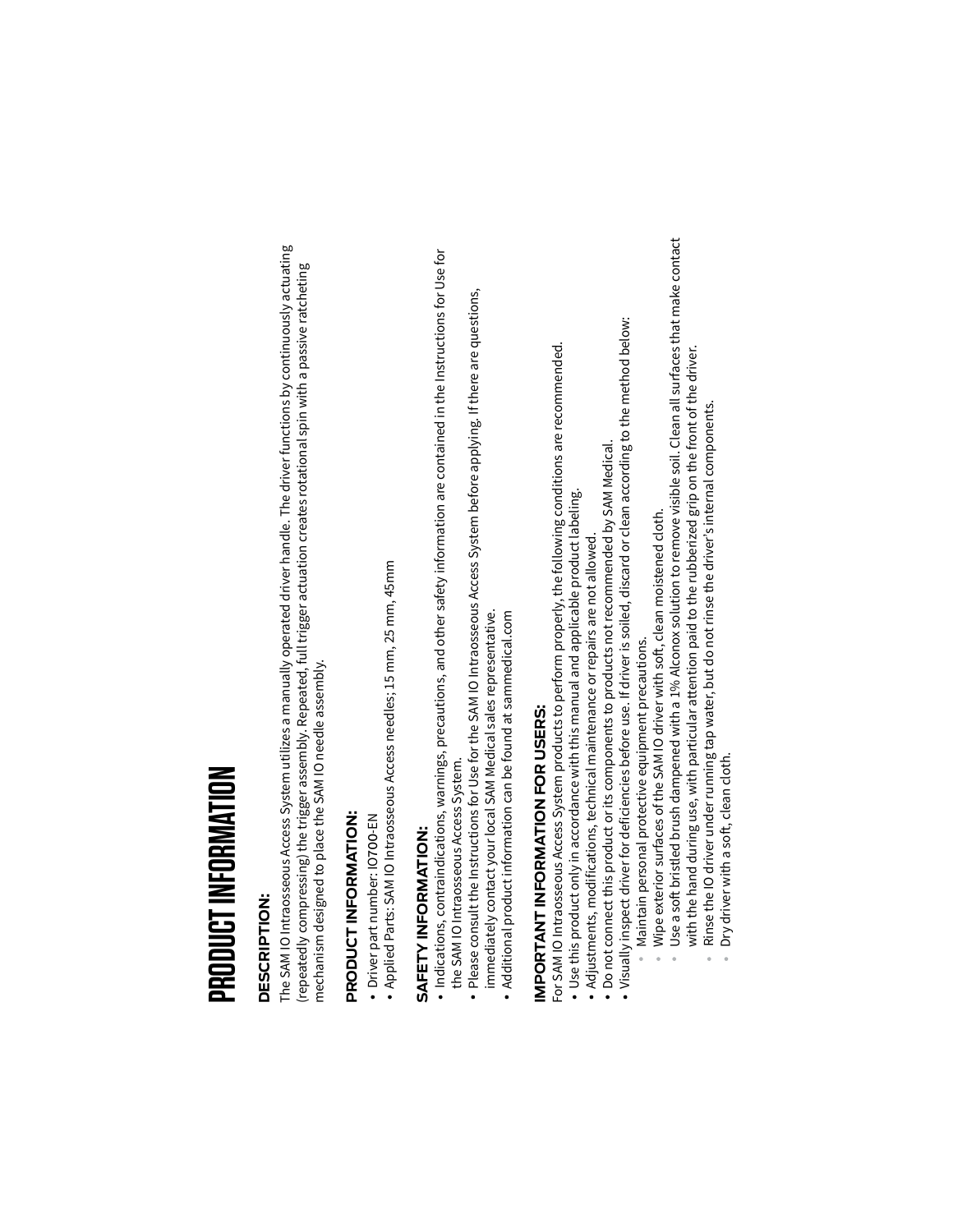## IMPORTANT INFORMATION FOR USERS CONTINUED:

- After cleaning, inspect to ensure no visible debris remains and no damage has occurred to the driver. If soils remain on the driver, repeat steps above or discard SAM IO Driver.
	- Spray or wipe exterior surface with anti-microbial solution or towelettes (e.g. Super Sani-Cloth® or equivalent
- Actuate the driver 1-3 times and ensure no tactile or visible damage is felt or seen before returning the driver to its intermediate level EPA registered disinfectant agent) following the manufacturer's recommendations. storage location. If tactile or visible damage is noted, discard the driver.
	-
	- Do not immerse or use excessive amount of liquid when performing cleaning and disinfecting.<br>• Unless mechanically damaged, there is no known expiration of the driver. Mechanical damage ending the useful life of the product will be readily identified as fractures, bends, or other visibly obvious damage. Before attachment of the needle, actuate driver 1-3 times and if no tactile or visible damage is felt or seen the driver is viable for use.

### cutting edge of the needle should be the PRIMARY mechanisms to penetrate the bone, NOT the downward pressure. Do not use excessive force during insertion. The mechanical rotation of the needle by handle actuation and the  $\blacktriangleleft$

In unlikely event of driver failure, needle assembly can be used manually. Please refer to SAM IO Needle Instructions for Use (step 5).

Not for Sternal use.

© 2020 all rights reserved. SAM Medical® and SAM IO™ Intraosseous Access System® are trademarks of SAM Medical®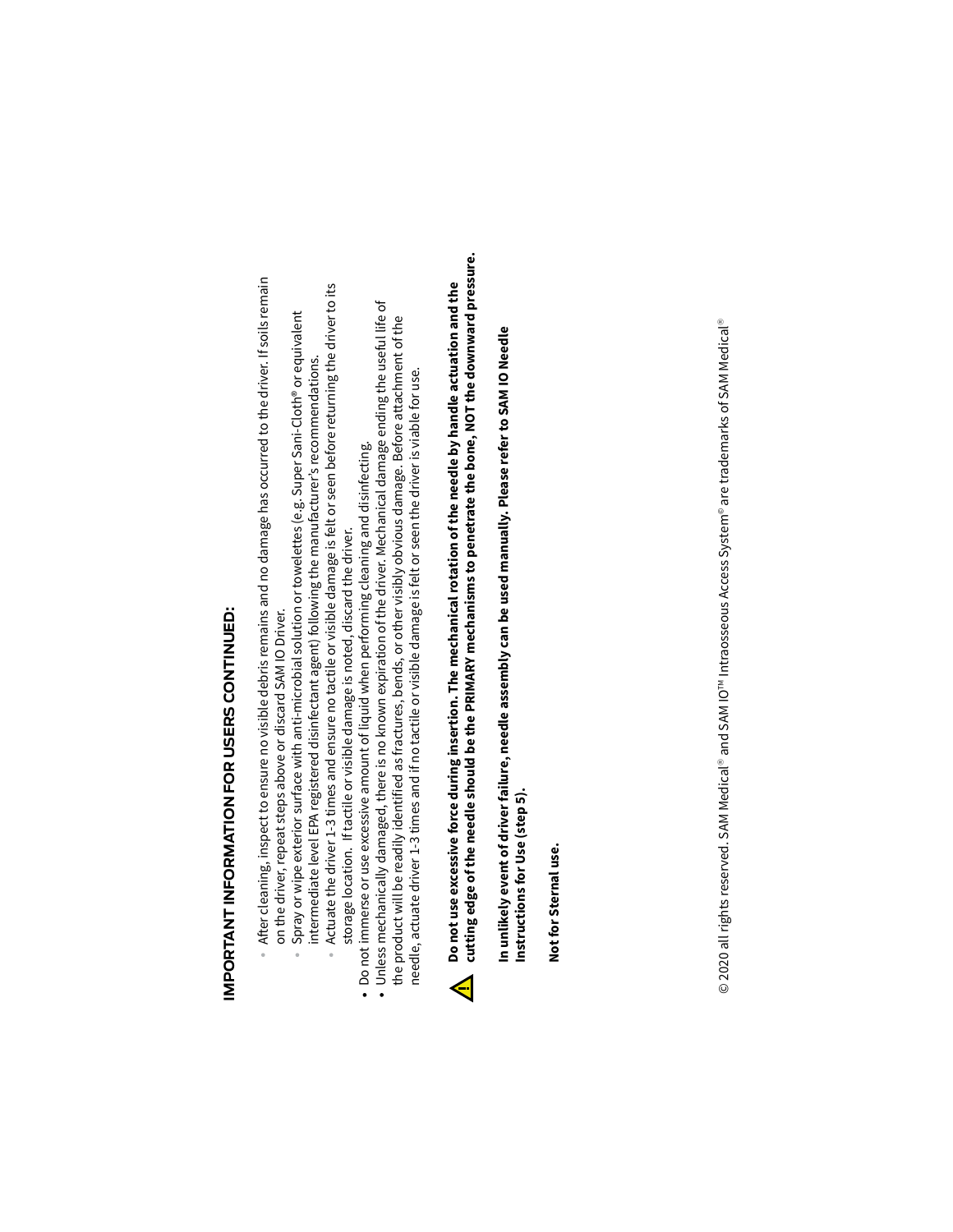#### SYMBOL GLOSSARY: **SYMBOL GLOSSARY:**

| For prescription use only.                                                                                                                                                                                                           | ${\bf k}$ <sub>only</sub>   |
|--------------------------------------------------------------------------------------------------------------------------------------------------------------------------------------------------------------------------------------|-----------------------------|
| Indicates the need for the user to consult the instructions for use.                                                                                                                                                                 |                             |
| Indicates the medical device manufacturer, as defined in EU<br>Directive 93/42/EEC.                                                                                                                                                  |                             |
| Indicates the manufacturer's batch code so that the batch or lot<br>can be identified.                                                                                                                                               | ģ                           |
| Indicates the manufacturer's catalog number so that the medical<br>device can be identified.                                                                                                                                         | 믍                           |
| precautions that cannot, for a variety of reasons, be presented on<br>use for important cautionary information such as warnings and<br>Indicates the need for the user to consult the instructions for<br>the medical device itself. |                             |
| Not for Stemal use.                                                                                                                                                                                                                  | Sternal Use<br>Not For<br>€ |
| Indicates a medical device that has not been subjected to a<br>sterilization process.                                                                                                                                                | <b>STERILE</b>              |

SAM04033 A SAM04033 A



sammedical.com sammedical.com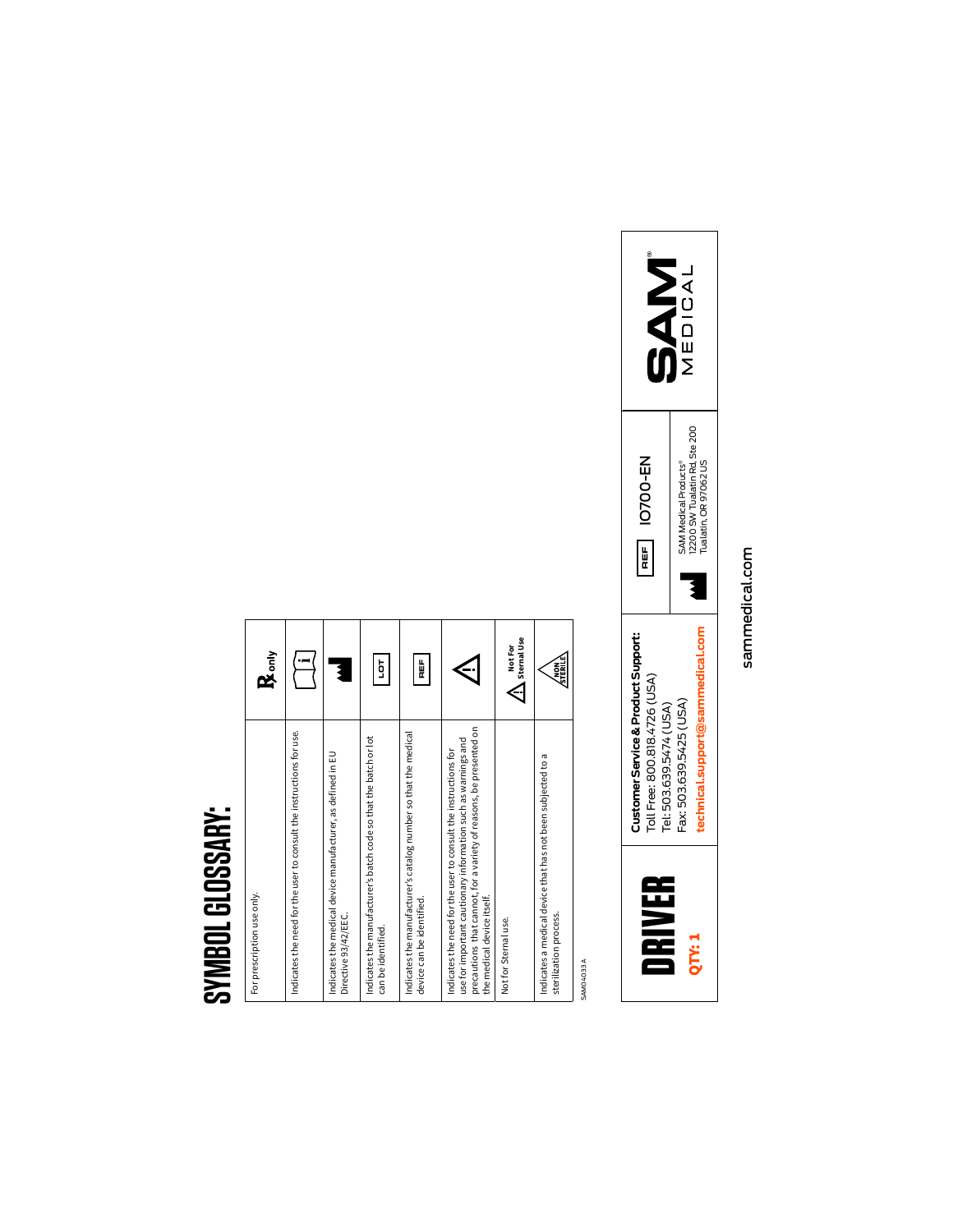

# Perceuse SAM<sup>®</sup>IO | Mode d'emploi

 $\mathbf{H}$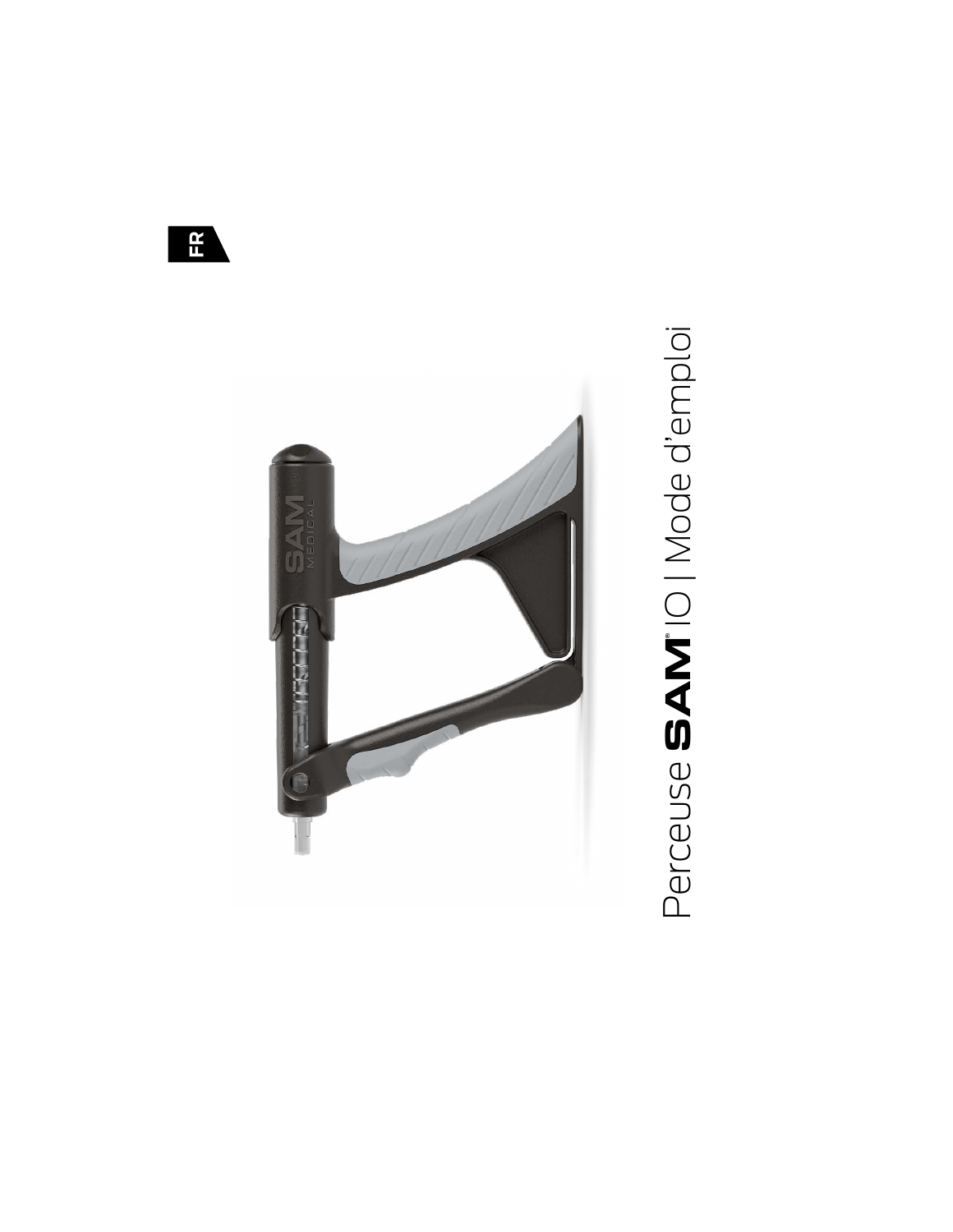### INFORMATION SUR LE PRODUIT

#### **DESCRIPTION:**

Le SAM IO Intraosseous Access System (Système de perfusion intra-osseuse) utilise une perceuse manuelle. La perceuse fonctionne par actionnement continu (compression répétée) de la gâchette. L'actionnement complet et répété de la gâchette crée un mouvement de rotation à mécanisme à cliquet passif conçu pour la mise en place de l'aiguille du système SAM IO.

### INFORMATION SUR LE PRODUIT:

- Numéro de pièce de la perceuse : IO700-EN
- · Parties appliquées : Aiguilles de perfusion intra-osseuse SAM IO; 15 mm, 25 mm, 45 mm

### INFORMATION SUR LA SÉCURITÉ:

- Les indications, contre-indications, avertissements, mises en garde et autres renseignements sur la sécurité sont contenus dans le mode d'emploi du SAM IO Intraosseous Access System.
	- · Consulter le mode d'emploi du SAM IO Intraosseous Access System avant l'utilisation. En cas de questions, communiquer immédiatement avec le représentant commercial local de SAM Medical
		- · D'autres renseignements sur le produit figurent sur le site sammedical.com.

## RENSEIGNEMTS IMPORTANTS POUR LES UTILISATEURS :

Pour que les produits SAM IO Intraosseous Access System fonctionnent correctement, les conditions suivantes sont recommandées. · N'utiliser ce produit que conformément à ce manuel et à l'étiquetage en vigueur.

- Les réglages, les modifications, l'entretien technique ou les réparations ne sont pas autorisés.
- Ne pas raccorder ce produit ou ses éléments à des produits non recommandés par SAM Medical
- Inspecter visuellement la perceuse pour détecter tout défaut avant l'utilisation. Si la perceuse est sale, la jeter ou la nettoyer conformément à la méthode ci-dessous :
	- Prendre des précautions relatives à l'équipement de protection individuelle.
- Essuyer les surfaces extérieures de la perceuse SAM IO avec un chiffon humide doux et propre.
- Nettoyer toutes les surfaces en contact avec les mains pendant l'utilisation, en veillant particulièrement à la poignée en Retirer les saletés visibles à l'aide d'une brosse à poils souples humidifiée avec une solution d'Alconox à 1 %.
	- Rincer la perceuse IO sous l'eau du robinet courante, sans mouiller ses éléments internes. caoutchouc à l'avant de la perceuse.
		- Sécher la perceuse avec un chiffon propre et doux.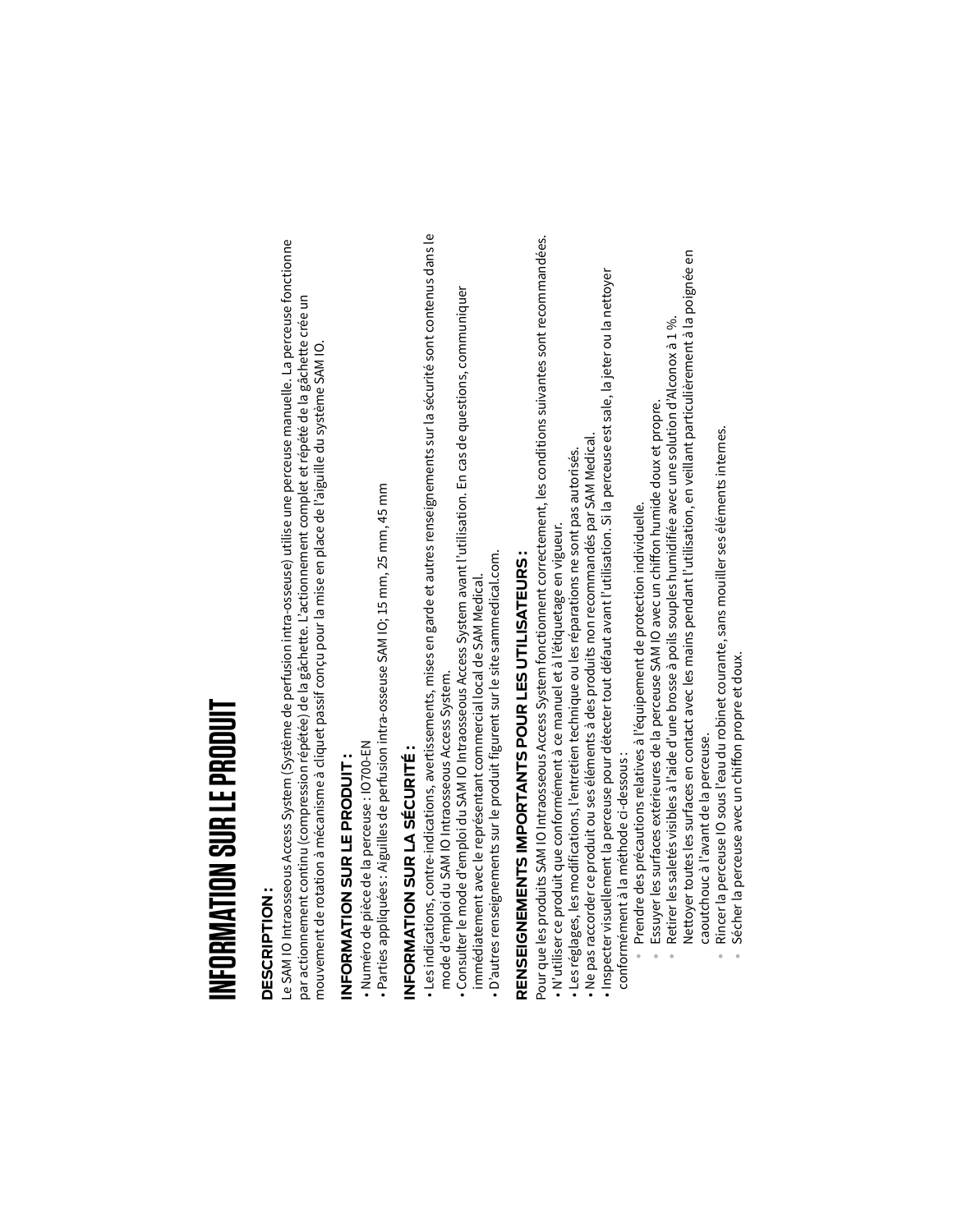## RENSEIGNEMENTS IMPORTANTS POUR LES UTILISATEURS, SUITE :

- Après le nettoyage, vérifier qu'il ne reste aucun débris visible et que la perceuse n'a pas été endommagée. Si elle est toujours sale, répétez les étapes ci-dessus ou jetez la perceuse SAM IO.
	- (p. ex. Super Sani-Cloth® ou désinfectant homologué par l'EPA équivalent, de niveau intermédiaire) en suivant les Vaporisez ou essuyez la surface extérieure avec une solution antimicrobienne ou des lingettes recommandations du fabricant.
		- Actionnez la perceuse 1 à 3 fois et s'assurer qu'elle ne présente aucun dommage tactile ou visible avant de la ranger. En cas de dommage tactile, jeter la perceuse.
- Ne pas immerger ou utiliser une quantité excessive de liquide lors du nettoyage ou de la désinfection.
- raccorder l'aiguille, actionnez la perceuse 1 à 3 fois et si aucun dommage tactile ou visible n'est présent, la perceuse peut à la vie utile du produit sont faciles à identifier; il s'agit de fractures, courbures ou autres dommages apparents. Avant de • Sauf en cas de dommage mécanique, la perceuse n'a pas de date d'expiration. Les dommages mécaniques mettant fin être utilisée



Dans le cas peu probable d'une panne de perceuse, l'aiguille peut être utilisée manuellement. Se reporter au mode d'emploi de l'aiguille SAM IO (étape 5).

Non destiné aux perfusions sternales.

© 2020 Tous droits réservés. SAM Medical" et SAM IO"" Intraosseous Access System® sont des marques de commerce de SAM Medical"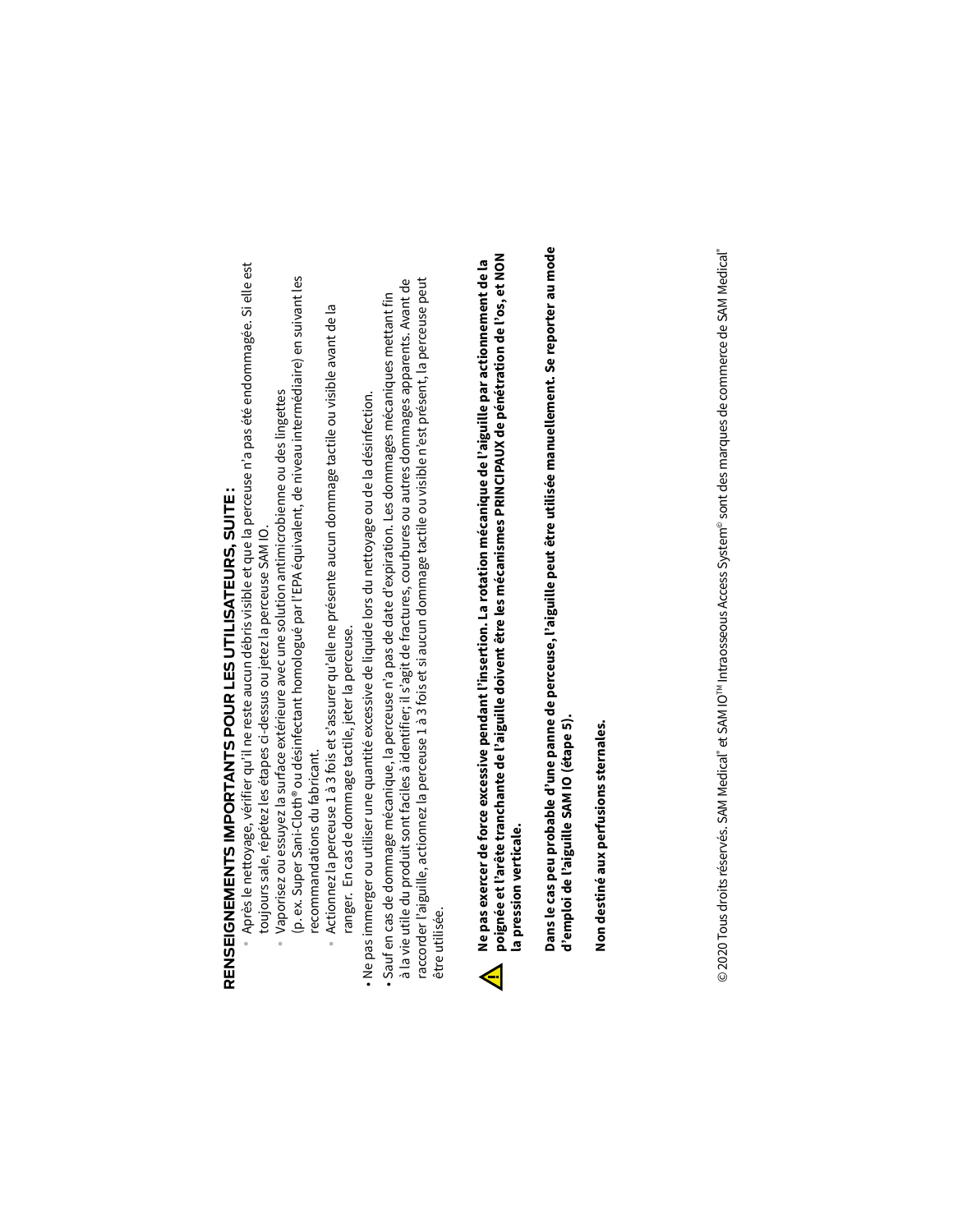#### **GLOSSAIRE DES SYMBOLES: GLOSSAIRE DES SYMBOLES:**

| Sur ordonnance seulement.                                                                                                                                                                                                                                                   | $K$ <sub>only</sub>         |
|-----------------------------------------------------------------------------------------------------------------------------------------------------------------------------------------------------------------------------------------------------------------------------|-----------------------------|
| Indique la nécessité pour l'utilisateur de consulter le mode<br>d'emploi.                                                                                                                                                                                                   |                             |
| Indique le fabricant du dispositif médical, tel que défini par la<br>directive européenne 93/42/CEE.                                                                                                                                                                        |                             |
| Indique le code de lot du fabricant permettant d'identifier le lot.                                                                                                                                                                                                         | ğ                           |
| Indique le numéro de référence du fabricant permettant<br>d'identifier le dispositif médical.                                                                                                                                                                               | 뻝                           |
| pas être présentées sur le dispositif médical lui-même, pour<br>Indique la nécessité pour l'utilisateur de consulter le mode<br>d'emploi pour vérifier les précautions importantes, telles<br>que les avertissements et mises en garde, qui ne peuvent<br>diverses raisons. |                             |
| Non destiné aux perfusions sternales.                                                                                                                                                                                                                                       | Sternal Use<br>Not For<br>€ |
| Indique un dispositif médical qui n'a pas été soumis à un<br>processus de stérilisation.                                                                                                                                                                                    | <b>STERILE</b>              |

**SAM04033 A** SAM04033 A



sammedical.com sammedical.com